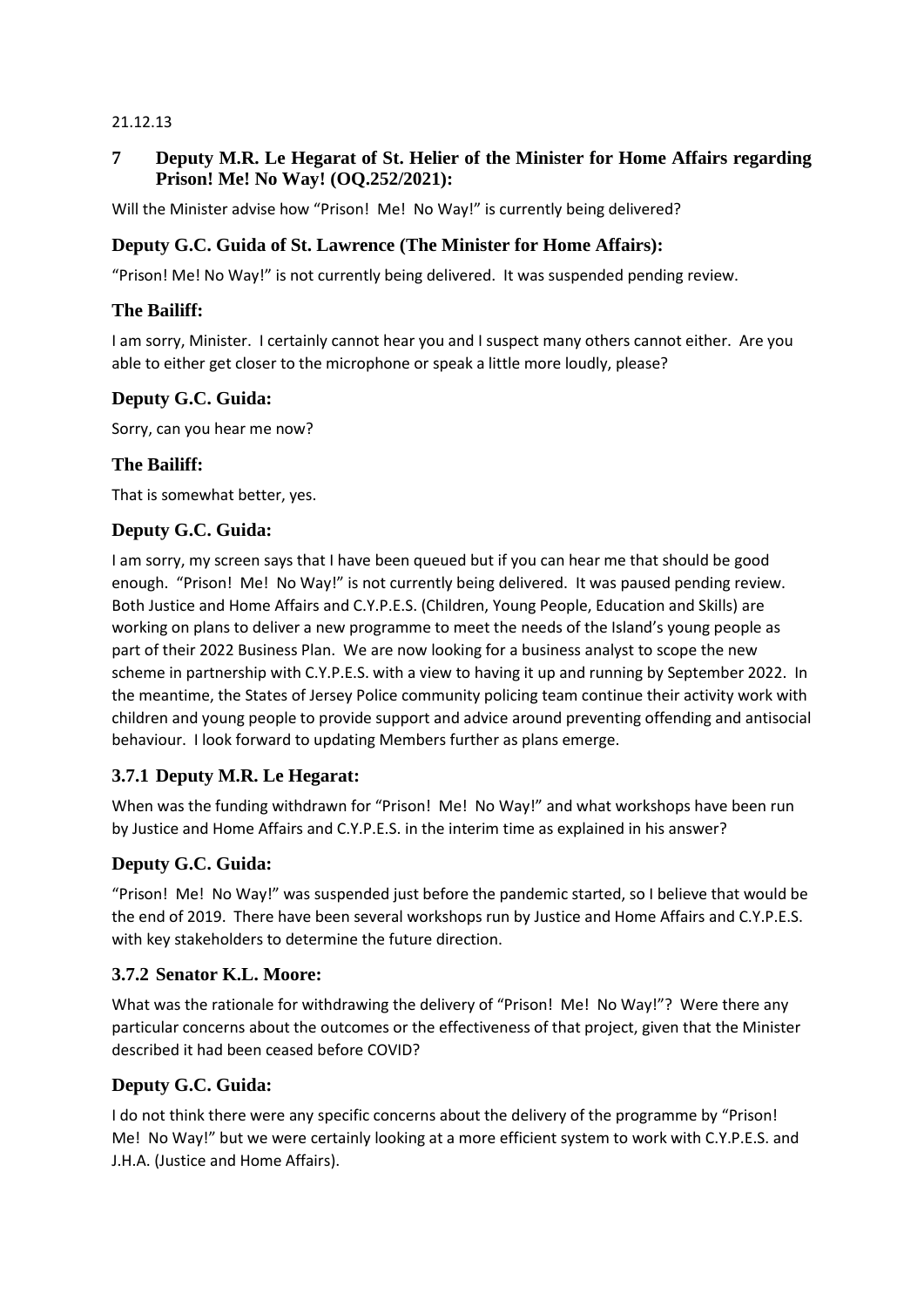# **3.7.3 Deputy K.F. Morel of St. Lawrence:**

Could the Minister confirm, post-pandemic, a pandemic in which young people were locked down, as the rest of us, and it was predicted there would be a rise in antisocial behaviour and possible offending by young people, is it then the case that there is currently no preventative programme in action, preventing youth offending?

# **Deputy G.C. Guida:**

There are always programmes in action and certainly the police have had very specific programmes in the last 3 years, 2 of them were operations that were fairly similar and again the community policing team is still actively at work. We are looking for a replacement for "Prison! Me! No Way!" and I hope it will be operational before the end of 2022.

# **3.7.4 Deputy K.F. Morel:**

Would the Minister then please advise the Assembly as to the names and the titles of those programmes, particularly those that have been operating in the past 12 months since the main lockdown finished, and can he confirm whether or not the vast increase in the numbers of stops and searches of young people is one of those programmes?

# **Deputy G.C. Guida:**

The name of one of them escapes me right now, but I certainly remember Operation Porter, which was an extremely targeted operation, which did happen with the help of schools, but it was something that was at the same time to prevent offending but in the same vein as what "Prison! Me! No Way!" was delivering.

## **Deputy K.F. Morel:**

Are the stop and searches part of these preventative programmes?

# **Deputy G.C. Guida:**

No, they were not.

# **3.7.5 Deputy R.J. Ward:**

Can the Minister confirm what saving was made in the removal of the programme "Prison! Me! No Way!" as in what costing was not spent on it and where the funding that previously funded "Prison! Me! No Way!" went to?

# **Deputy G.C. Guida:**

Sorry I do not know the budget of "Prison! Me! No Way!" The B.a.S.S. (Building a Safer Society) system is supposed to be a seed corn system that does not entirely finance the charities but helps them start, so I do not know what the budget was when we suspended our help to it. I can provide this answer of course if the Deputy wishes.

## **Deputy R.J. Ward:**

No, thank you.

# **3.7.6 Deputy M.R. Le Hegarat:**

"Prison! Me! No Way!" was a very successful tool in the box for the States of Jersey. What I will ask the Minister is when they come back with a programme will this be delivered in schools as in all of